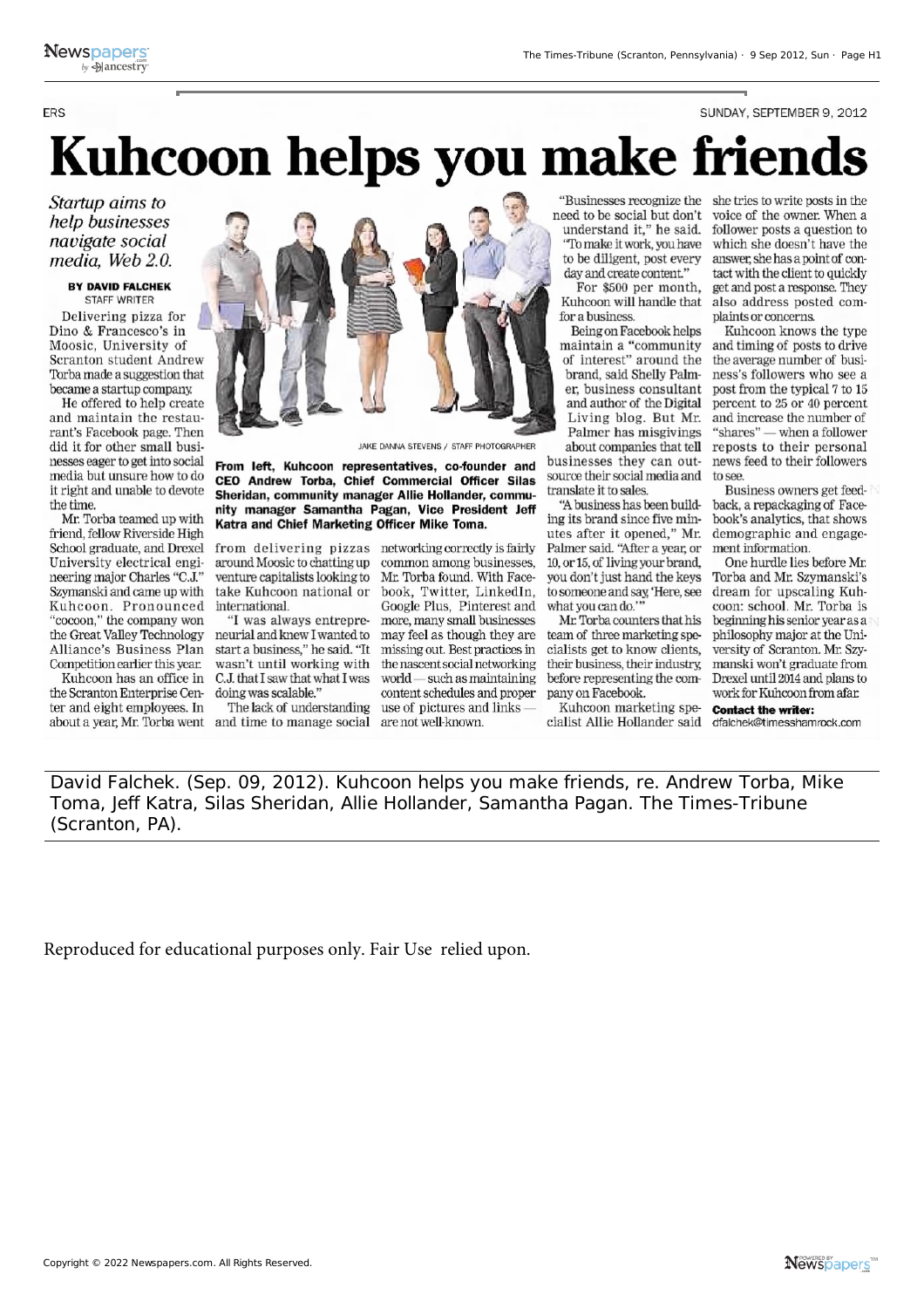David Falchek. (Sep. 09, 2012). Kuhcoon helps you make friends, re. Andrew Torba, Mike Toma, Jeff Katra, Silas Sheridan, Allie Hollander, Samantha Pagan. The Times-Tribune (Scranton, PA).

Source:

**TRANSCRIPTION** 

SUNDAY, SEPTEMBER 9, 2012

Kuhcoon helps you make friends

Startup aims to help businesses navigate social media, Web 2.0.

BY DAVID FALCHEK STAFF WRITER

Delivering pizza for Dino & amp; Francesco's in Moosic, University of Scranton student Andrew Torba made a suggestion that became a startup company

He offered to help create and maintain the restaurant's Facebook page. Then did it for other small businesses eager to get into social media but unsure how to do it right and unable to devote the time.

Mr. Torba teamed up with friend, fellow Riverside High School graduate, and Drexel University electrical engineering major Charles "C.J." Szymanski and came up with Kuhcoon. Pronounced "cocoon," the company won the Great Valley Technology Alliance's Business Plan Competition earlier this year.

Kuhcoon has an office in the Scranton Enterprise Center and eight employees. In about a year, Mr. Torba went from delivering pizzas around Moosic to chatting up venture capitalists looking to take Kuhcoon national or international.

[PHOTO]

JAKE DANNA STEVENS STAFF PHOTOGRAPHER

From left, Kuhcoon representatives, co-founder and CEO Andrew Torba, Chief Commercial Officer Silas Sheridan, community manager Allie Hollander, community manager Samantha Pagan, Vice President Jeff Katra and Chief Marketing Officer Mike Toma.

"I was always entrepreneurial and knew I wanted to start a business," he said. "It wasn't until working with C.J. that I saw that what I was doing was scalable."

The lack of understanding and time to manage social networking correctly is fairly common among businesses, Mr. Torba found. With Face-book, Twitter, Linkedln, Google Plus, Pinterest and more, many small businesses may feel as though they are missing out. Best practices in the nascent social networking world such as maintaining content schedules and proper use of pictures and links are not well-known.